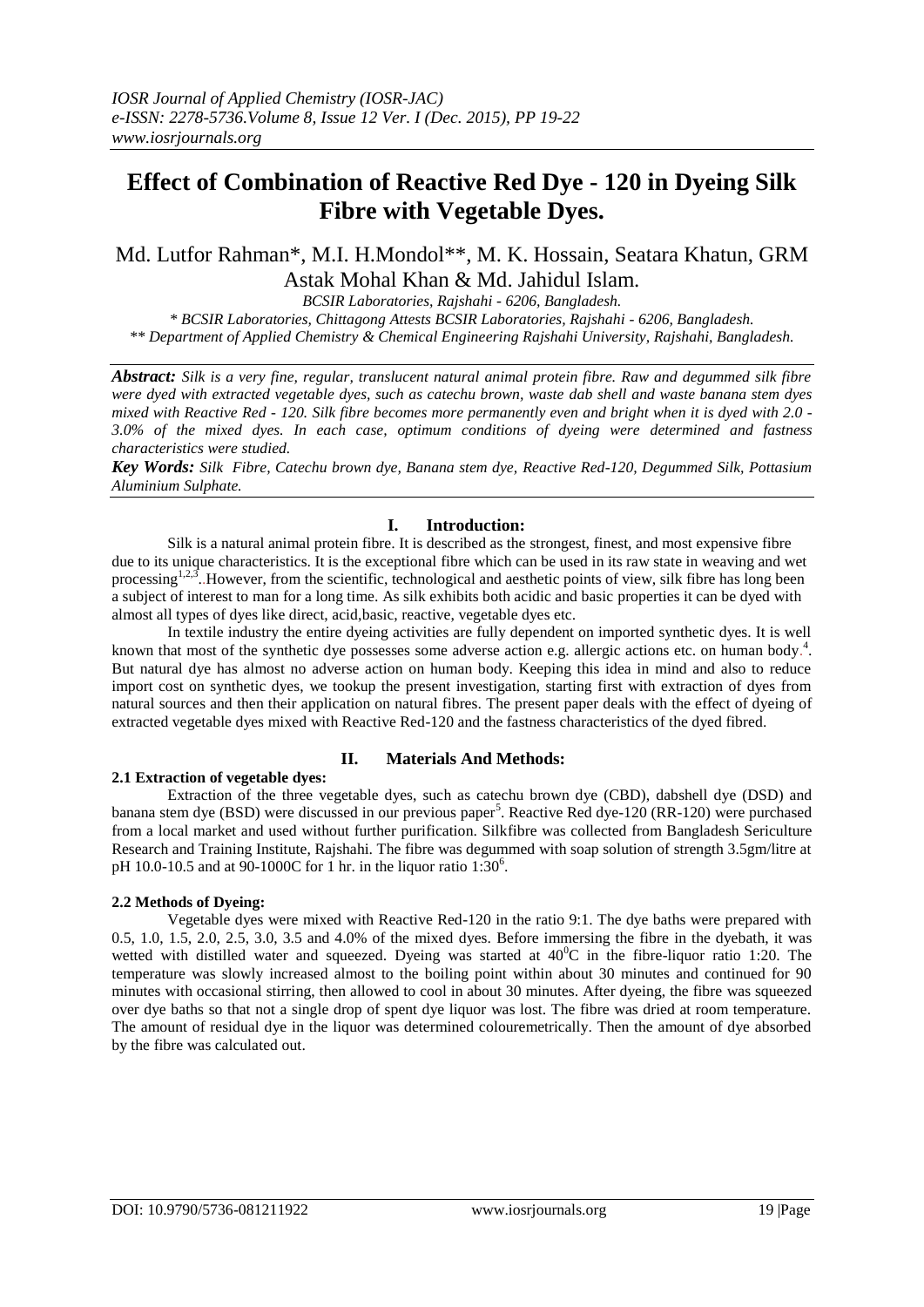| with $R.R-120$     |           |                                    |                |                |  |
|--------------------|-----------|------------------------------------|----------------|----------------|--|
| Dye concentration% |           | Dye Exhaustion,%                   |                |                |  |
|                    | $R.R-120$ | $\text{CBD}+\text{R}.\text{R-120}$ | $DSD+ R.R-120$ | $BSD+ R.R-120$ |  |
| 0.5                | 78.30     | 74.25                              | 66.00          | 82.00          |  |
| 1.0                | 69.55     | 55.20                              | 52.32          | 64.23          |  |
| 1.5                | 57.20     | 44.80                              | 51.77          | 63.20          |  |
| 2.0                | 48.90     | 35.25                              | 50.82          | 60.75          |  |
| 2.5                | 46.10     | 32.01                              | 49.60          | 59.10          |  |
| 3.0                | 42.75     | 31.75                              | 49.10          | 58.00          |  |
| 3.5                | 41.10     | 29.45                              | 48.02          | 57.37          |  |
| 4.0                | 39.78     | 28.01                              | 48.84          | 58.02          |  |

**III. Results And Discussion:**

**3.1 TABLE-1:Effect of dye concentration on dyeing of Degummed Silk with CBD, DSD and BSD blended** 

From the table-1, it is seen that dye absorption by degummed silk fibre decrease with the increase of dye concentration in the dye bath. This may be explained that the presence of more dye ions hinder absorption of dye to the fibre whereas rare ions favour it. With the increase of dye concentration, the total quantity of the absorbed dyes increases too, while the relative quantity of selected dyes diminishes<sup>7,8</sup>. At equilibrium a more or less pronounced selective absorption of the dye by the fibre is observed up to full exhaustion of the dye bath. This selective absorption is induced by forces of interaction of the dye and the fibrous material. The exothermic reactions that take place during dyeing confirmed the occurrence of the interaction<sup>8</sup>.

From the experiments it was observed that bright and even shade was produced when degummed silk fibre was dyed with 3.0% CBD+ R.R-120, 2.5% DSD+ R.R-120 and 2.0% BSD+ R.R-120. Above or below these concentrations of dyes, dull and uneven shades were obtained. The effective concentration of dyes e.g. 3.0% catechu brown dye blended with reactive red, 2.5%. Dab shell dye blended with reactive red and 2.0% Banana Stem dye blended with reactive red correspond to 31.75%, 49.60% and 60.75% dye exhaustion respectively from the dyebath.

| 3.2 TABLE-2: Effect of Electrolyte concentration on dyeing of Degummed Silk with CBD, DSD and BSD |  |
|---------------------------------------------------------------------------------------------------|--|
| blended with RR-120 under optimum dye concentration.                                              |  |

| Electrolyte<br>concentration% | Dye Exhaustion,% |                      |                       |                     |
|-------------------------------|------------------|----------------------|-----------------------|---------------------|
|                               | $R.R-120$        | $CBD+R.R-120$ (3.0%) | $DSD+ R.R-120 (2.5\%$ | BSD+ R.R-120 (2.0%) |
|                               |                  | dye)                 | dye)                  | dye)                |
|                               | 10.25            | 4.25                 | 28.15                 | 16.12               |
|                               | 23.78            | 16.12                | 40.11                 | 36.32               |
|                               | 35.20            | 25.22                | 49.00                 | 44.14               |
|                               | 38.10            | 32.11                | 52.10                 | 49.21               |
|                               | 45.07            | 39.04                | 54.09                 | 56.45               |
|                               | 50.85            | 43.78                | 56.25                 | 54.65               |
| 13                            | 62.20            | 48.00                | 56.25                 | 64.78               |
| 15                            | 62.20            | 48.00                | 56.25                 | 64.78               |

From the table-2 it is observed that 4.25% CBD+RR-120, 28.15% DSD+RR-120 And 16.42% BSD+RR-120 were from the dye bath containing 3.0%, 2.5% and 2.0% dye respectively by degummed silk fibres without electrolyte in the dye bath i.e. zero concentration of electrolyte. This means that in the absence of electrolyte vegetable dyes blended with RR-120 have a poor affinity towards silk fibre.

From the table-2 it is also observed that the absorption of dye increased with the increase of electrolyte concentration in the dye bath upto saturation absorption. The dye absorption reaches saturation when degummed silk is dyed in presence of 11-13%, potassium aluminum sulphate as electrolyte for all dyes. Above or below these percentages of potassium aluminum sulphate, shades were uneven and dull.

**3.3 TABLE-3: Effect of time on dyeing of Degummed Silk with CBD, DSD and BSD blended with RR-120 (under optimum concentrations of the dyes)**

| <b>Dyeing Time in</b> | Dye Exhaustion,% |                                    |                |                |
|-----------------------|------------------|------------------------------------|----------------|----------------|
| minute                | $R.R-120$        | $\text{CBD}+\text{R}.\text{R}-120$ | $DSD+ R.R-120$ | $BSD+ R.R-120$ |
| 20                    | 21.50            | 18.00                              | 38.59          | 42.50          |
| 30                    | 32.50            | 27.01                              | 45.43          | 53.15          |
| 40                    | 37.81            | 32.71                              | 52.00          | 59.15          |
| 50                    | 44.28            | 41.00                              | 54.10          | 62.21          |
| 60                    | 47.50            | 43.15                              | 57.23          | 62.01          |
| 70                    | 52.30            | 46.00                              | 57.23          | 63.49          |
| 80                    | 63.62            | 48.00                              | 57.23          | 64.71          |
| 90                    | 63.62            | 48.00                              | 57.23          | 64.71          |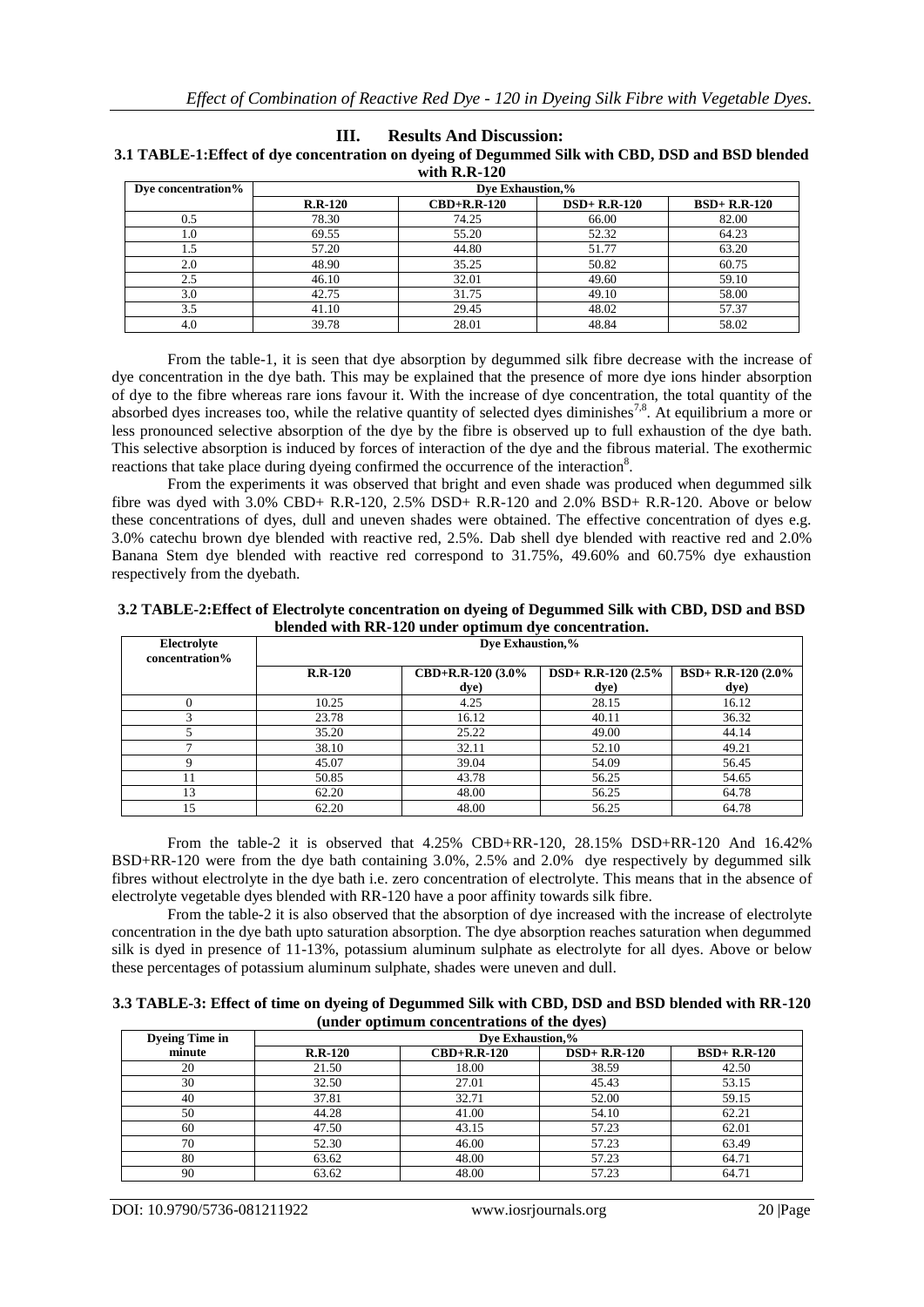From the table-3, it is observed that the absorption of dye by degummed silk increase linearly with the progress of dyeing time and it reaches maximum when dyeing time were 60-80 minutes i.e. 80 min. for CBD+RR-120, 60 min. for DSD+RR-120 and 80 min. for BSD+RR-120. The absorption of these three blended dyes from the dye bath at the equilibrium dyeing time were 48%, 57.23% and 64.71% dye respectively. The absorption remains almost the same on further increase of dyeing time.

| 3.4 TABLE-4: Effect of temperature on dyeing of Degummed Silk with CBD, DSD and BSD blended with |  |
|--------------------------------------------------------------------------------------------------|--|
| RR-120 under optimum concentrations of the dyes.                                                 |  |

| <b>Dyeing temperature</b> | Dye Exhaustion,% |                                    |                |                |
|---------------------------|------------------|------------------------------------|----------------|----------------|
|                           | $R.R-120$        | $\text{CBD}+\text{R}.\text{R}-120$ | $DSD+ R.R-120$ | $BSD+ R.R-120$ |
| Room temp.                | 24.58            | 22.25                              | 41.10          | 47.00          |
| 40                        | 35.20            | 31.00                              | 50.04          | 52.45          |
| 50                        | 40.35            | 35.79                              | 54.22          | 57.15          |
| 60                        | 45.28            | 40.05                              | 57.12          | 60.79          |
| 70                        | 50.05            | 43.02                              | 58.03          | 64.70          |
| 80                        | 53.40            | 47.23                              | 59.89          | 66.45          |
| 90                        | 58.25            | 49.15                              | 59.00          | 66.00          |
| 100                       | 64.40            | 48.32                              | 58.25          | 65.79          |

From the table - 4, it is observed that the absorption of dye by degummed Silk fibre increased with the increased of dyeing temperature and achieves maximum absorption at 90˚C for CBD+RR-120, 80˚C for DSD+RR-120 and 80˚C for BSD+RR-120. When the solution temperature increased, the thermal energy coming from outsides impeded aggregation and therefore, increased in the amount of the non- aggregation dye particles in the solution. Hence, the effect of temperature and consequently increase in the kinetic energy of the dye molecules tends to break up large aggregate into smaller units<sup> $9,10$ </sup>. The absorptions of these three blended dyes at effective temperature were 49.15%, 59% and 66% respectively.

Dyeing behavior and nature of raw silk though apparently looks similar to that of degummed silk fibre. However, dye uptake by raw silk is higher than that of degummed silk. The plausible explanation of such behaviors is that raw silk contains about 25% sericin which is removed by degumming. sericin is a gummy substance which has a greater water absorbing power. So, raw silk containing sericin, absorbs greater amount of dyes than the degummed silk from the dye bath<sup>3</sup>.

**3.5 TABLE-5: Colour fastness and change in colourof Raw silk dyed with CBD+RR-120, DSD+RR120, and BSD+RR120 on exposure to sunlight in air.**

| Exposure period | Fastness grades and colour |                    |                |                  |
|-----------------|----------------------------|--------------------|----------------|------------------|
| (hours)         | <b>RR-120</b>              | $CBD+RR-120$       | $DSD+RR120$    | <b>BSD+RR120</b> |
| 00              | 4 (Medium chocolate)       | 5 (deep chocolate) | 5 (deep brown) | 5 (deep red)     |
| 50              |                            | 4-:                | 4-1            | $4 - 1$          |
| 100             |                            |                    |                | -4-1             |
| 150             |                            |                    |                |                  |
| 200             |                            |                    | 3-4            |                  |
| 250             |                            | $2 -$              |                |                  |

**3.6 TABLE-6: Colour fastness and change in colour of Degummed silk dyed with CBD+RR-120, DSD+RR120, and BSD+RR120 on exposure to sunlight in air.**

| Exposure period | Fastness grades and colour |               |           |                  |
|-----------------|----------------------------|---------------|-----------|------------------|
| (hours)         | RR-120                     | $CBD+RR-120$  | DSD+RR120 | <b>BSD+RR120</b> |
| 00              | 4 (Light chocolate)        | 5 (chocolate) | (brown)   | $5$ (red)        |
| 50              | 4-≾                        |               | 4-2       |                  |
| 100             |                            | $4 - 7$       |           | 4-5              |
| 150             | 2-3                        |               | 3-4       | 4-5              |
| 200             |                            | 3-4           | 3-4       |                  |
| 250             |                            |               |           | 3-4              |

It is observed from the tables 5 and 6 that the Colour fastness of silk fibre with mixed dye is better than that of RR-120 and the change in colour of dyed fibre occurs within 50-100 hours exposure and then slight or no change occurs on further increase of exposure time. This is possible due to the mechanism of the light action produced by the dye on the fibre.

## **IV. Conclusion:**

A simple inexpensive method of dyeing silk fibre was developed using extracted vegetable dyes mixed with Reactive Red-120. It was observed that the dye uptake by raw silk was higher than that of degummed silk and the latter attained a comparatively more permanent. Colour and brighter even shade when treated with 2.0 to